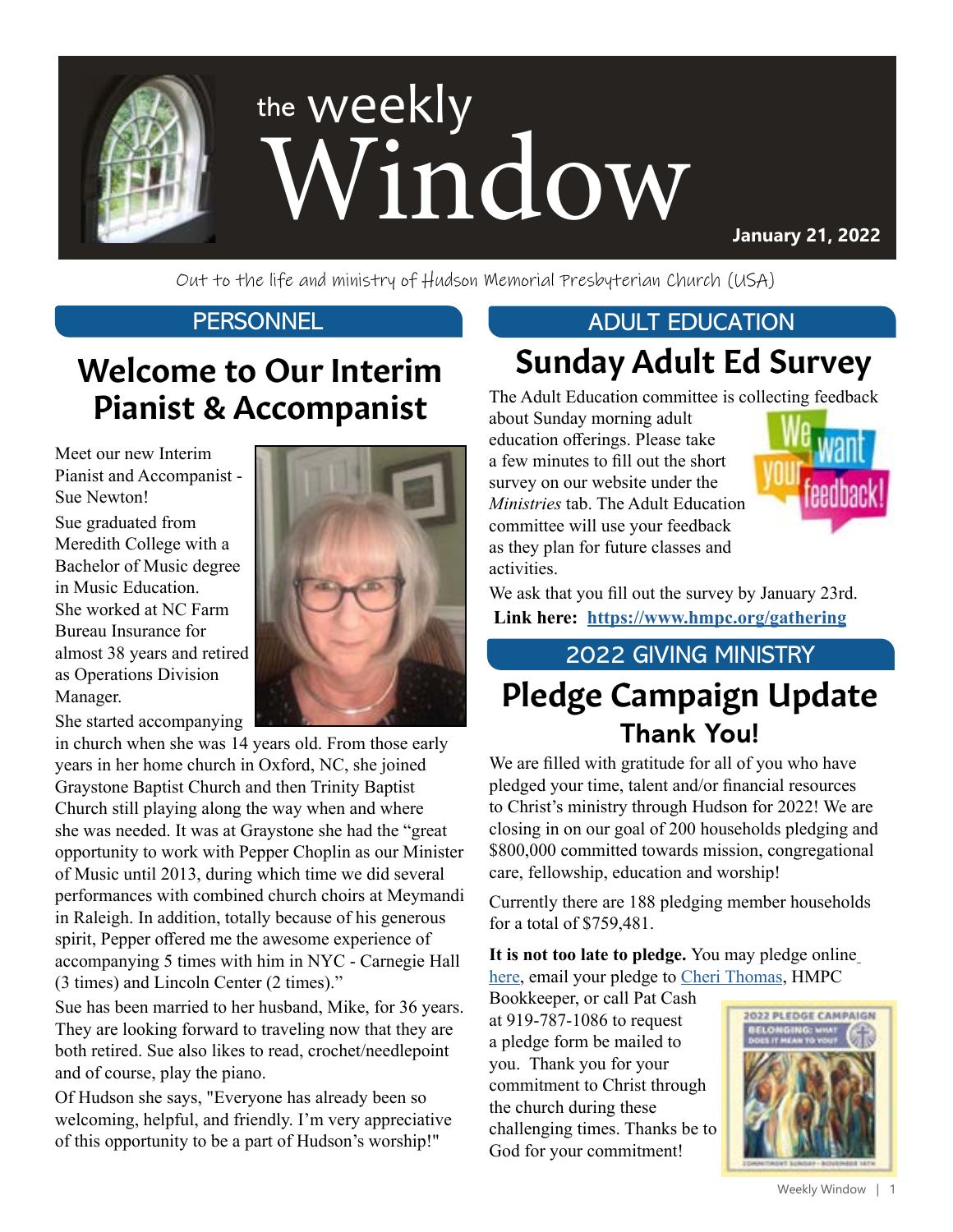#### FAITH FORMATION

## The Gathering **Sunday Mornings | 9:30 -10:20am**



**WH South**

**Exploring a Hunch Through the Lens of Faith Here's the Deal: Led by Rev Jimmy Hulsey** January 23, 30; February 6, 13, 20, 27

All are invited to explore a hunch: that we Christians have known God's special care throughout our lives, and we are also troubled by so much that seems wrong in the world. In short, we are curious about what God is up to.

The image I have in mind for this study is a magnifying glass. Let's look through the lens of our faith to see more clearly how God cares for us and how God's heart beats with a suffering world.



#### **WH North**

**Parables from the Back Side Led by Gil Graybill, John James, John Oldenburg, and Fred Woodward**  Through Mid-spring

"Ponderings" is a conversation all are welcome to join any Sunday, no preparation needed. We use scripture, commentaries, and current events to frame our discussions. Gil Graybil, John James, John Oldenburg, and Fred Woodward facilitate the group. We'll begin 2022 with the book *Parables from the Back Side, Bible Stories with a Twist,* in which J. Ellsworth



Kalas offers fresh insight into 12 of Jesus' parables by considering them from the perspective of a minor or unsympathetic character. We hope you will explore them with us.

### Waking Up with The Word **Tuesday, January 25th at 6:30am**

 All men are invited to join this group on the WH Patio for scripture reflection, discussion, fellowship and coffee. The group uses an ancient Bible study process called Lectio Divina. We look at the passage that



will be preached on the upcoming Sunday. The study revolves around 3 questions:

• What is a word or phrase that stands out to you?

• Allow that word or phrase to develop into a memory from your life, a though on the passage or metaphor

• What is Christ calling you to through the passage?

 No previous Bible study experience is needed. It is a great group of guys who are welcoming and wise in their comments. For our in-person meetings, coffee and Bibles are provided. [If you have questions or would like](mailto:mschafer%40hmpc.org?subject=)  [to be added to the email distribution list, please contact](mailto:mschafer%40hmpc.org?subject=)  [Pastor Mac.](mailto:mschafer%40hmpc.org?subject=)

### Women at the Well **January 2022 Information**

Women at the Well welcomes women of all ages and stages to join us! The two groups have a different format, time and content.

**The weekly group** meets Wednesday mornings from 9:15-10:30am and uses a particular book chosen each semester as a guide for shared conversation, reflections, and prayer. The winter semester began January 12 using *If God is Love Don't Be A Jerk: Finding A Faith That Makes Us Better Humans* by John Pavlovitz. Please let Debbie Kirk dkirk@hmpc.org for more information.

**The monthly group** meets on the fourth Thursday of each month at 6:00pm and uses a podcast as the basis for discussion on topics of interest. This group typically meets over dinner in a local restaurant with meetings on Zoom if necessary. Recent podcasts have included those with Diana Butler Bass, Anne Lamott, Kate Bowler, and Bishop Michael Curry. Both groups are wonderful opportunities for women to get to know each other as we discuss the intersection of culture and faith and our own spiritual journeys. If you would like to be added to the distribution list, let Debbie Kirk know dkirk@hmpc.org. The next gathering is **Thursday, January 27 at 6pm via Zoom.**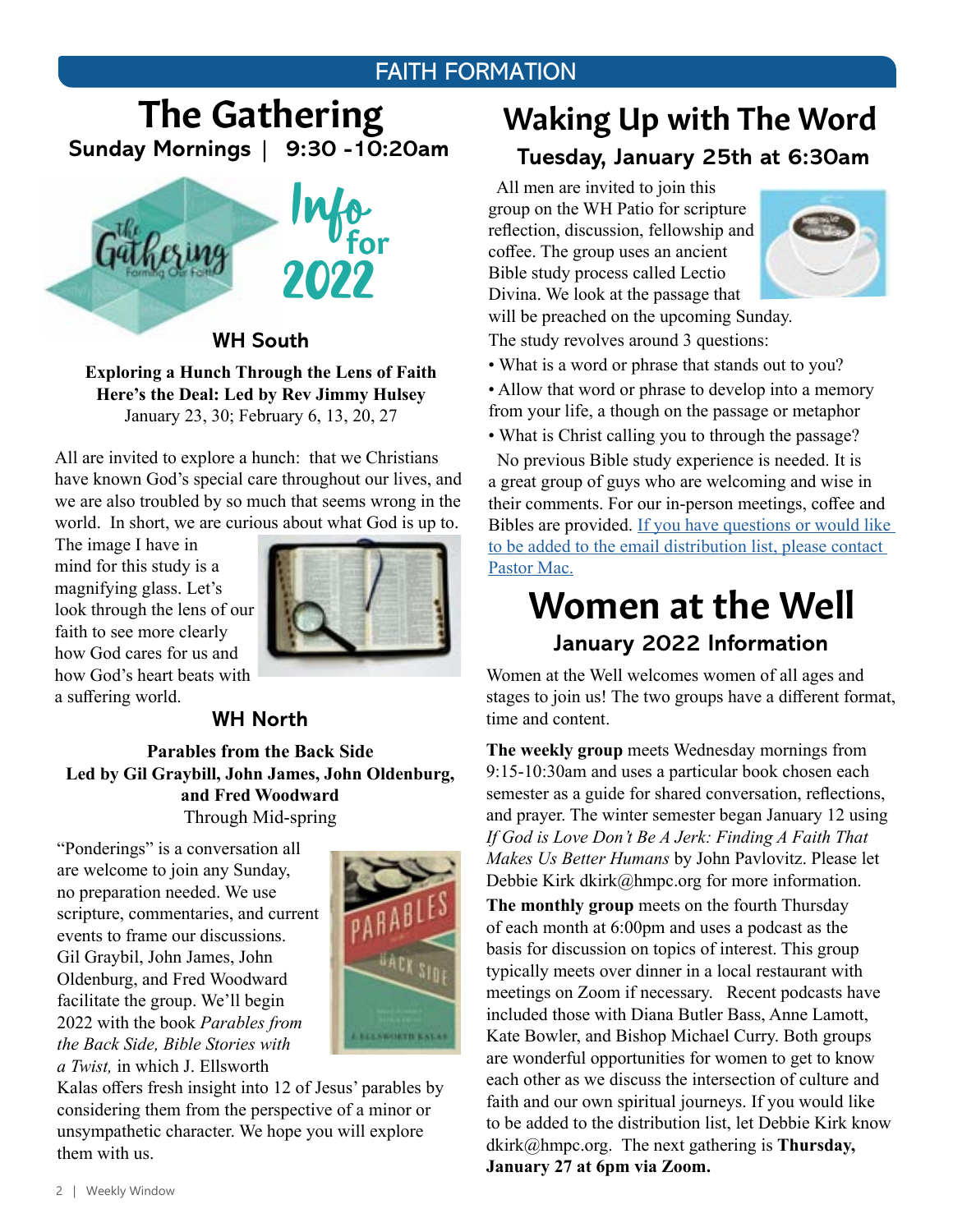#### FAITH FORMATION MISSIONS

### Montreat Women's Connection Conference **August 12-14, 2022**

Registration for the Women's Connection Conference 2022 at the Montreat Conference Center is open **February 1!**

This will be a time for women to connect with old and new friends, a time to care for yourself; a time for space and Sabbath. The weekend includes powerful and authentic worship, space for honest and faithful conversation, and time for discernment and renewing rest. This year's keynote speaker is Sarah Bessey, the editor of the New York Times bestselling book, *A Rhythm of Prayer* . Learn more about the conference here: [https://montreat.org/events/wc-2022](https://montreat.org/events/wc-2022 )

 **Registration Info:** 

The Inn fills typically fills quickly so you are encouraged to register as soon as you can. To register, click on the [conference](https://montreat.org/events/wc-2022)  [registration link](https://montreat.org/events/wc-2022) and follow the steps. If



you are staying in the Inn, confirm you are registering for the **Comprehensive Package**. Under *Property* click *Assembly Inn* and choose your room preference. There will be a place to note if you have a roommate. Each person registers separately, so be sure you list the other(s) in your room on the form. Full payment is required at registration, last year it was \$400-\$500 depending on the room and roommate(s). In the comment section, note that you are with the Hudson Memorial Presbyterian Church Raleigh group. If the Inn is full when you are registering, or your prefer to stay elsewhere, contact [Debbie Kirk f](mailto:dkirk%40hmpc.org?subject=)or suggestions for an alternative. Reach out to Debbie for any other questions or information as well.

### Presbyterian Pint **Thursday, January 27**

**at 7:00pm via ZOOM**

We'll be discussing Session 5 (The Church for Presbyterians) in *Theology for Presbyterians.*

### Special Offering for January **Capital Towers**

**Our Special offering** for January is for Capital Towers.

A few years ago, Presbyterian Homes and DHIC in Raleigh partnered to take over operations at Capital Towers. As a result, wonderful physical improvements to the property have taken place. The other great addition they have spearheaded is a Service Coordinator who helps Capital Towers residents with things like veteran affairs, healthcare and therapy, medication management, transportation, and other needs.

This month, our financial offering will be to help cover the cost of the Service Coordinator position. This person supports residents in so many meaningful ways. Please consider donating to our neighbors.



You may place your donation in the offering plate, mail it, [donate](https://www.eservicepayments.com/cgi-bin/Vanco_ver3.vps?appver3=Fi1giPL8kwX_Oe1AO50jRnQ574HZh5kFEHVJ6e5We_Us4NSQukCYDzKLUtTTUlsf2EvVVAEjqawDomKT1pbouTsRltlX7QEmZN4jxtbsYBc=&ver=3)  [online](https://www.eservicepayments.com/cgi-bin/Vanco_ver3.vps?appver3=Fi1giPL8kwX_Oe1AO50jRnQ574HZh5kFEHVJ6e5We_Us4NSQukCYDzKLUtTTUlsf2EvVVAEjqawDomKT1pbouTsRltlX7QEmZN4jxtbsYBc=&ver=3) or text to give. Here is how to text to give: Text donation amount with the word "cap" to 888-906-0744 (Example: 25 cap).

## at the Food Bank Volunteer

The Mission Committee has scheduled designated times for HMPC as part of our commitment to the Food Bank. We have set up two standing monthly volunteer shifts: the second Wednesday evening from 6:00-8:00pm and the third Saturday morning from 9:00am-12:00pm. Use the link below to see the dates we will be working and to sign up to participate. The Food Bank does require that volunteers be masked inside the warehouse. Youth ages 12-16 may volunteer with a parent, over 16

do not need a parent in attendance. Youth may be able to count these as service hours.

[Please contact Beth Billman](mailto:bbillman%40nc.rr.com?subject=), with any questions.

[https://www.cervistech.com/](https://www.cervistech.com/acts/console.php?console_id=0225&console_type=event_list&event_id=21&ht=1&res_code=HudsonMemorial) [acts/console.php?console\\_](https://www.cervistech.com/acts/console.php?console_id=0225&console_type=event_list&event_id=21&ht=1&res_code=HudsonMemorial) id=0225&console\_type=event [list&event\\_id=21&ht=1&res\\_](https://www.cervistech.com/acts/console.php?console_id=0225&console_type=event_list&event_id=21&ht=1&res_code=HudsonMemorial) [code=HudsonMemorial](https://www.cervistech.com/acts/console.php?console_id=0225&console_type=event_list&event_id=21&ht=1&res_code=HudsonMemorial)

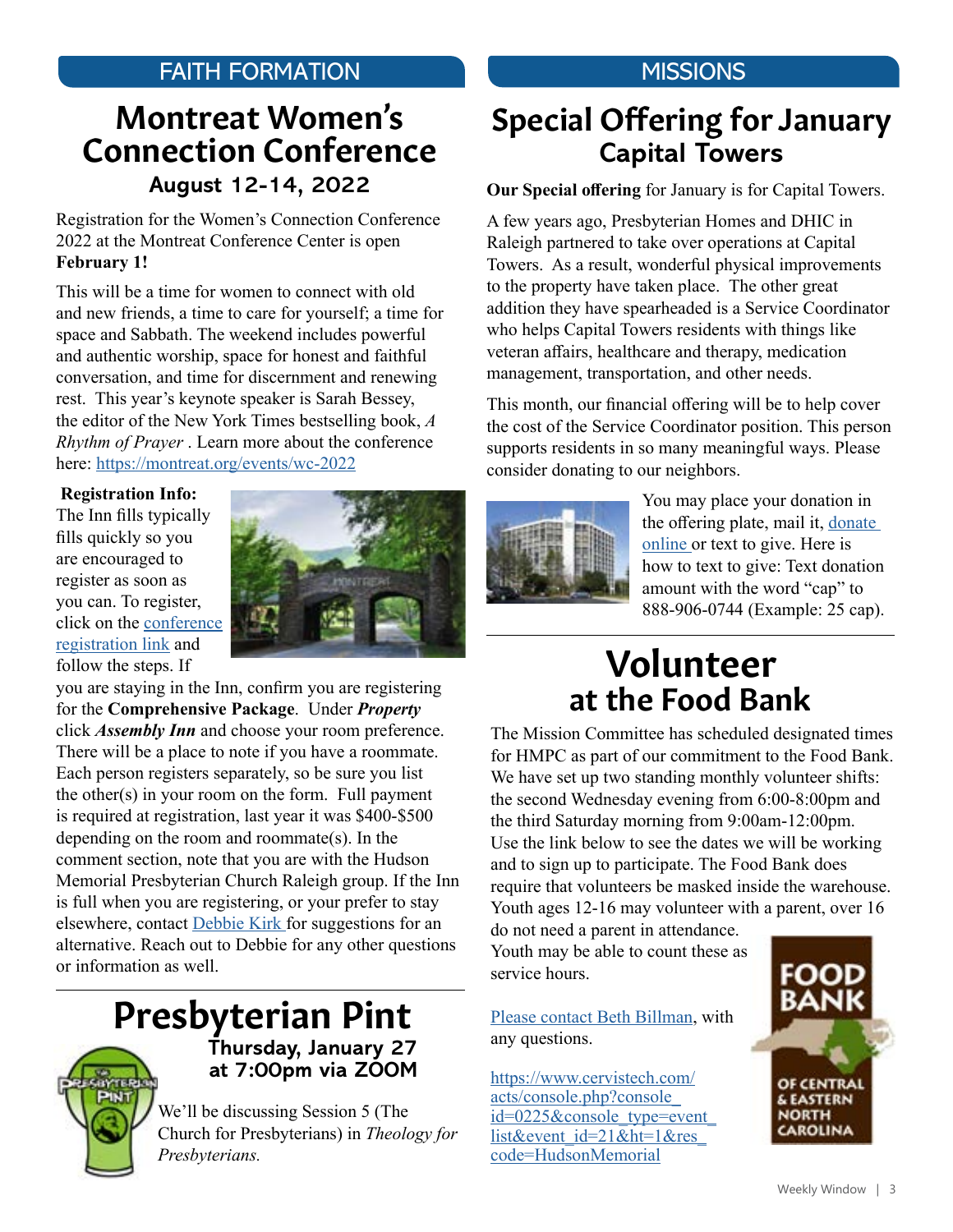#### HMPC PROPERTY

## How to Move from Getting Here to Being Here **Ways to Enter HMPC & Our New Accessibility Ramp**

During worship, Pastor Mac often begins the service by saying "Let us move from *getting* here to *being* here." For many people, the "getting here" can be a challenge. That's why we wanted to share suggestions on how you can most easily enter Hudson and get to the Sanctuary. During the pandemic, the accessibility ramp that leads from the first floor to the sanctuary was completed. The ramp is a wonderful addition to our building, and we are grateful to all who made it possible! If you have not seen it yet, we invite you to take a look and use it to enter the sanctuary on Sunday. Since we have completed the new ramp, we wanted to update the community about safe options for accessing the church if you have limited mobility. Below are the descriptions of the entrances we recommend using if you have mobility limitations.

#### **North Parking Lot/Preschool Entrance + Indoor Accessibility Ramp:**

The safest and most accessible option is to park in the North Lot and enter through the Preschool doors. *(Green route on accompanying map.)* This lot has ample parking with easy access to the sidewalk cutout. Once you enter the building, it is about 50 feet to the Welcome Lounge (formerly known as the John Knox room). This is where the accessibility ramp is located. It is a comfortable space and you can feel free to sit and rest on your

way into the sanctuary. You can safely make your way up the ramp and into the sanctuary without having to go up or down any stairs. If it is easier for you to use stairs than a ramp, you can bypass the Welcome Lounge, continue down the hall and go up a set of 6 stairs that lead into the sanctuary.

#### **Curbside Parking Spots along Cranbrook + Front Entrance:**

Park in one of the accessible spots along the Cranbrook/Six Forks entrance and use the curb cutout to get to the sidewalk. Enter through the church's front entrance. *(Blue route on accompanying map.)* There are two small stairs on this route, and these can be avoided by going around to the north side of the narthex and entering through the wheelchair-accessible automatic door. *(Red route on accompanying map.)*

#### **Designated Parking Spots by Cranbrook Entrance + Indoor Accessibility Ramp:**

Park in one of the accessible spots by the Cranbrook entrance and enter using the old ramp by the Karl Hudson room. From there you can make your way down to the Welcome Lounge and use the new ramp to enter the Sanctuary. *(Brown/Green route on accompanying map.)*

The entrance near the West Lawn is not recommended for those with mobility limitations. We suggest trying the other options!









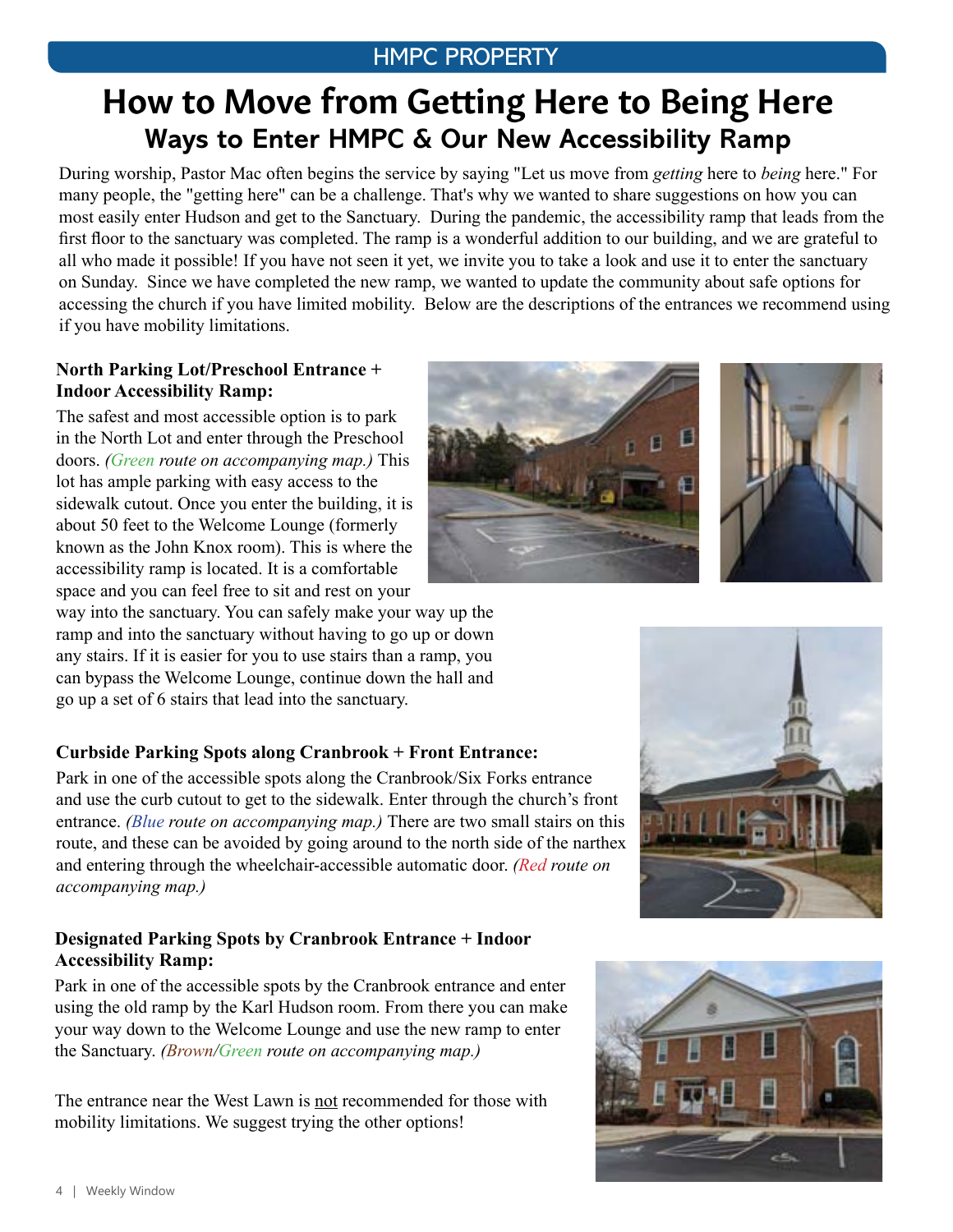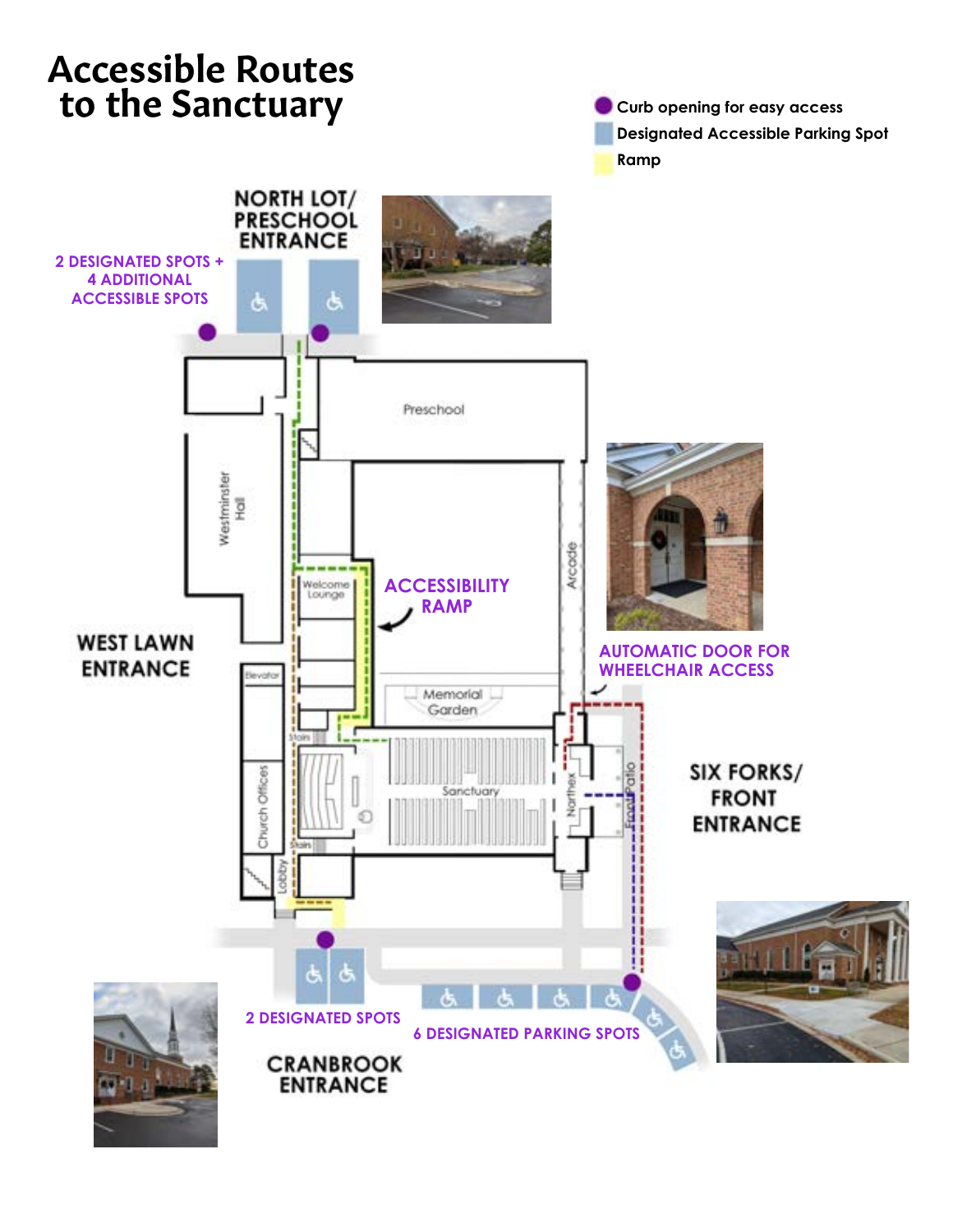#### CHILDREN'S MINISTRY NEWS **CHILDREN'S MINISTRY**

### Changes to Our Music Program in 2022 **Children's Music Begins Jan. 23**

We are excited to announce changes to our music program starting in the new year. Rich Richards, Interim Director of Youth Ministries, is now also Interim Director of Children's Music. Welcome, Rich!

We also have a new schedule. Starting January 23, Joyful Noise and Wee Worshipers will meet AFTER Worship instead of before - 11:30-12:15. If your child is staying for music, you do not need to pick him or her up after Sunday School. The children will be given a snack and taken directly to the Geneva Hall wing for music. The Nursery will also remain open until 12:15. This allows you to enjoy Fellowship time KID FREE!



If your child is not staying for music that week, you can pick him or her up after Sunday School as usual.

### **SUNDAY, JANUARY 23rd**

#### **MORNING:**

**Explorers Class** (5th-7th grade) will meet at our regular time, 9:30am in the HS Sunday School Room (with windows and doors open...dress warm!)

**Confirmation Class** (8th grade+): We will meet at 9:30am in Geneva Hall or outside (weather-permitting).

#### **AFTERNOON:**

**Youth Music** at 4:30pm - Westminster Hall **MS/HS Youth Group** at 5:00pm

\*ALL YOUTH ACTIVITIES ARE SUBJECT TO CHANGE DUE TO COVID SAFETY PRECAUTIONS.AND INCLEMENT WEATHER KEEP AN EYE OUT FOR EMAILS FROM RICH FOR THE LATEST INFO.\*

#### **LOOKING AHEAD:**

**Youth Sunday is February 27th Rehearsal** on Saturday, Feb. 26 10:00am-2:00pm

**Confirmation Sunday** (8th grade youth) is May 1st

#### **MISSIONS**

### Tend My Sheep **Collecting For The Food Bank January 23rd-30th**

Items to be collected are soup, chili, and canned beans to benefit The Food Bank of Central and Eastern North Carolina. We will collect both on Sunday the 23rd and Sunday the 30th. Donation baskets will be at the church entrances.



## Star Gift WORSHIP & THE ARTS

On Sunday, January 9th, we celebrated Epiphany by handing out a Star Gift: A cut-out star with a word on it. In his sermon, Pastor Mac encouraged the congregation to put their star word up in a place where they will see it on a daily basis. The hope is that we will ponder what God might be calling us to through this word over the next year. If you were unable to be in church on January 9th to get your star gift, have no fear, we will have these Star Gifts available for pick up Monday

through Friday or on the next few Sundays. You can also call the church office to have a star mailed to you.

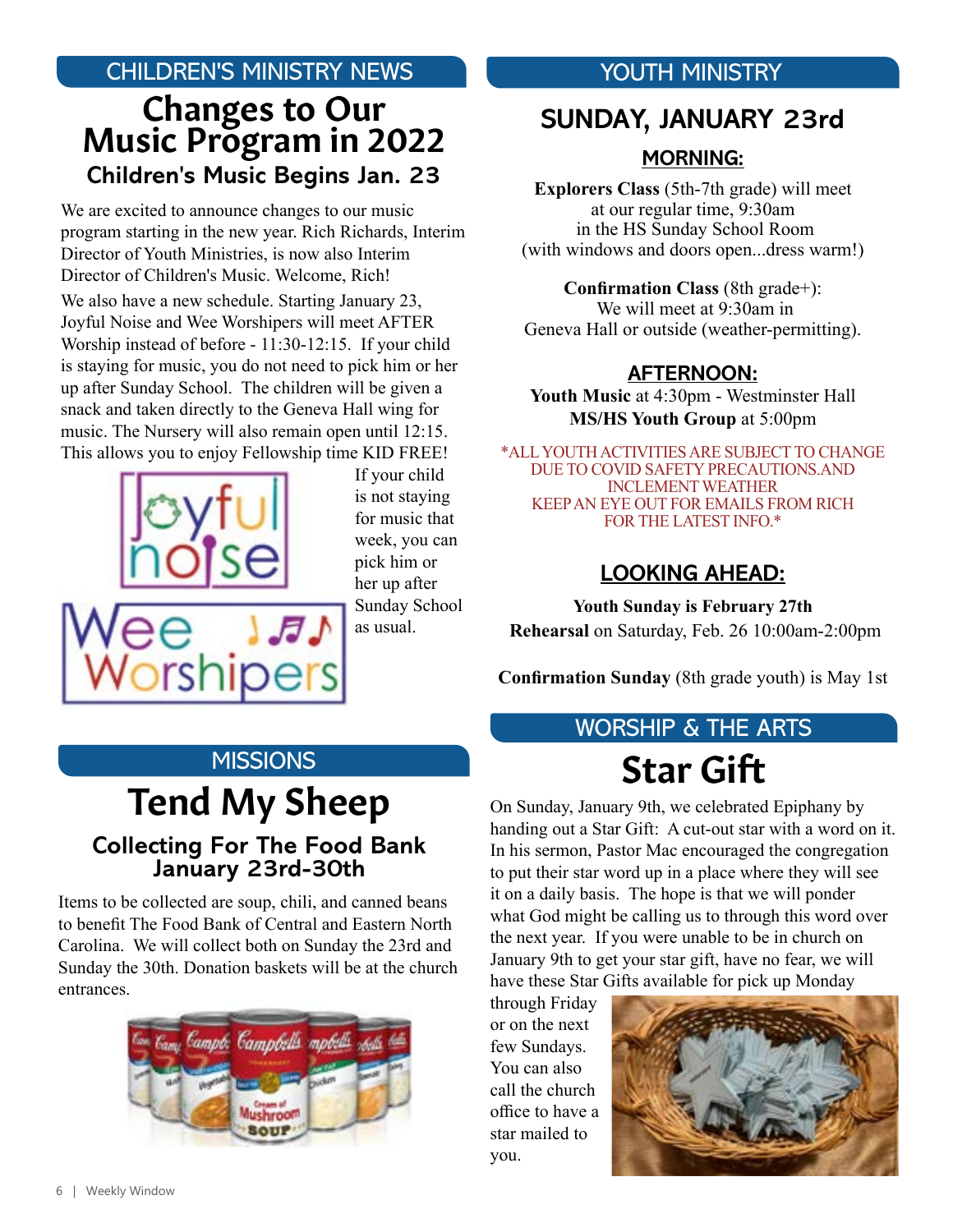### TECH TEAM NEWS

### *Interested in Getting Involved?* Training this Sunday **January 23 After Worship**



Hudson's Tech Team provides Sound and Live-stream support for all events. If you are interested in joining the team or learning about our systems, join us for the next Tech Team class on January 23rd immediately after worship. To newcomers, we will

give an orientation to the soundboard and Tech Team work. For the existing team, we will update members on showing videos through the projectors and on livestream simultaneously. Let [John Whisler](mailto:john.w.whisler%40gmail.com?subject=) know if you are interested in attending.

Thanks to the current Tech Team for the great quality presentations over the last month: John Whisler, John Oldenburg, Tiya Komono, Gil Graybill, Barton Meeks, Chekwas Nkpa, Olsen Richards, Erik Jacobsen, Skye Schafer. Additional thanks to consultants to the team, Clark Johnson and Winter Fox.

#### PROPERTY

# Dumpster Joy

We are thankful our dumpsters have a new home. Our neighbors will surely appreciate the improved appearance as well!





# COVID-19 Current Policies Hudson's

The below policies have been set or reviewed by Session, the COVID-19 Sub Team, Personnel Committee or the Hudson Memorial Preschool Board.



All below policies are subject to change.

- Church staff can work from the office or at home.
- For preschool drop off, no parents come inside the building.
- The preschool is following NCDHHS tool kit and guidance.
- Groups of any size can gather outside without masks. Eating outside on church property is permitted.
- Masks are required at all times inside the church building. Exceptions to this are:
	- Vaccinated speakers, soloists and small singing groups in worship who are appropriately socially distant from the congregation.
	- Staff who are working alone in their office.
- Sunday worship children's message volunteers must wear masks when giving their talk because the children are not socially distant from the speaker.
- Employees of HMPC (church and preschool) are required to provide proof of their COVID-19 vaccination to their supervisor.
- Any volunteer working with children 12 and under at HMPC will be required to provide proof of their COVID-19 vaccination to the Interim Director of Children and Family Ministries or the Interim Director of Youth Ministries prior to volunteering with children 12 and under.
- Groups are not allowed to eat together inside the church buildings. The exception to this rule is preschool children have lunch and snack time in their class bubble.